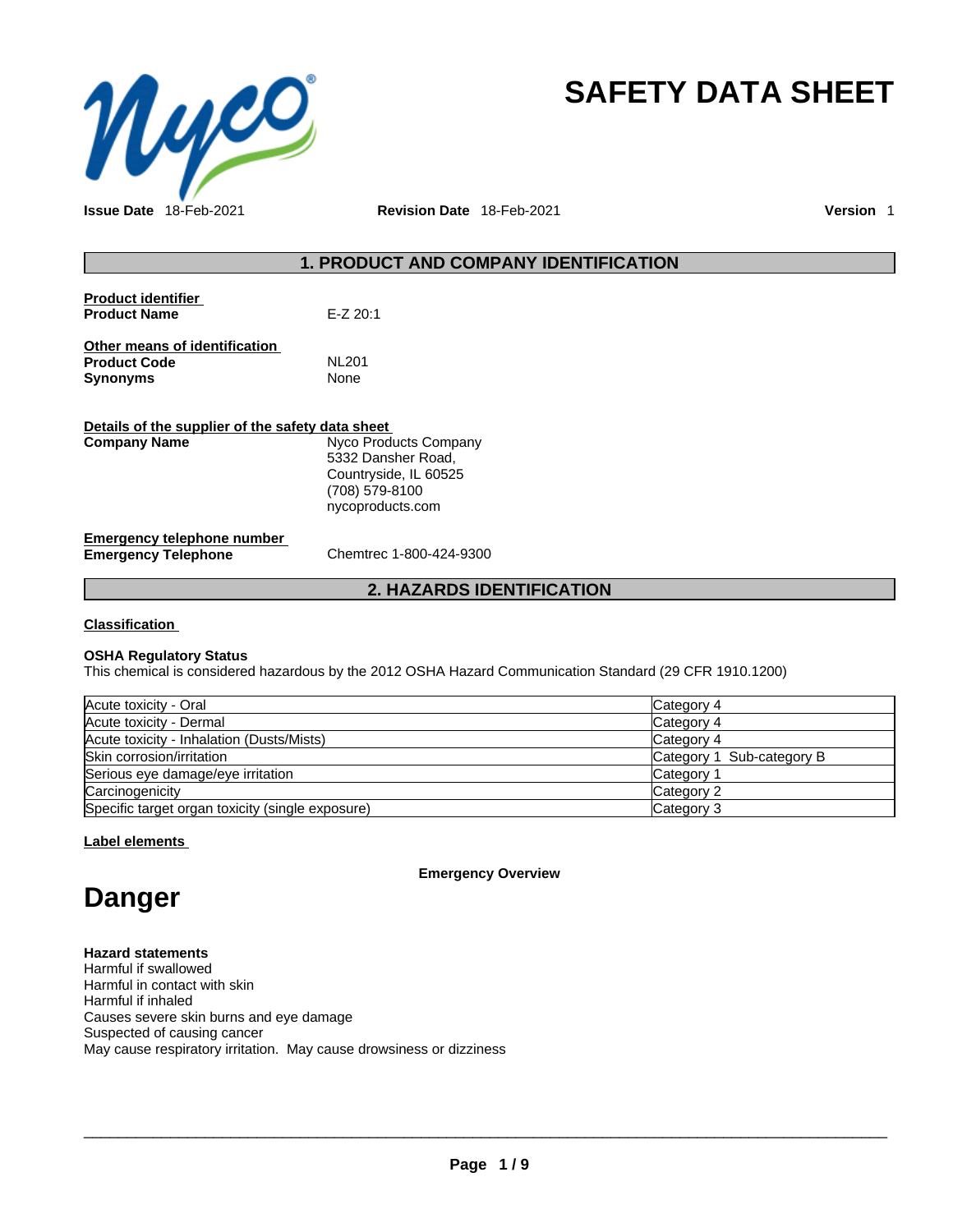

**Appearance** Clear Colorless **Physical state** Liquid **Odor** Solvent

# **Precautionary Statements - Prevention**

Obtain special instructions before use Do not handle until all safety precautions have been read and understood Use only in a well-ventilated area Do not breathe dust/fume/gas/mist/vapors/spray Use personal protective equipment as required Wash face, hands and any exposed skin thoroughly after handling Do not eat, drink or smoke when using this product

# **Precautionary Statements - Response**

Specific Treatment (See Section 4 on the SDS) IF IN EYES: Rinse cautiously with water for several minutes. Remove contact lenses, if present and easy to do. Continue rinsing Immediately call a POISON CENTER or doctor/physician IF ON SKIN (or hair): Remove/Take off immediately all contaminated clothing. Rinse skin with water/shower If irritation persists or burns occur, get medical attention IF INHALED: Remove victim to fresh air and keep at rest in a position comfortable for breathing Call a POISON CENTER or doctor/physician if you feel unwell Immediately call a POISON CENTER or doctor/physician IF SWALLOWED: Rinse mouth. DO NOT induce vomiting Drink plenty of water Immediately call a POISON CENTER or doctor/physician

# **Precautionary Statements - Storage**

Store locked up Store in a well-ventilated place. Keep container tightly closed

# **Precautionary Statements - Disposal**

Disposal should be in accordance with applicable regional, national and local laws and regulations

# **Hazards not otherwise classified (HNOC)**

**Other Information** 

• Harmful to aquatic life with long lasting effects

• Harmful to aquatic life

Unknown Acute Toxicity **4% of the mixture consists of ingredient(s)** of unknown toxicity

# **3. COMPOSITION/INFORMATION ON INGREDIENTS**

| <b>Chemical Name</b>                  | <b>CAS No.</b> | Weight-%  | <b>Trade Secret</b> |
|---------------------------------------|----------------|-----------|---------------------|
| Benzvl Alcohol                        | $100 - 51 - 6$ | 30-60     |                     |
| Monoethanolamine                      | 141-43-5       | $10 - 30$ |                     |
| 2-butoxvethanol                       | 111-76-2       | $10 - 30$ |                     |
| Nonylphenol Polyethylene Glycol Ether | 127087-87-0    | 1-5       |                     |
| Diethanolamine                        | 111-42-2       | .1-7      |                     |

\*The exact percentage (concentration) of composition has been withheld as a trade secret.

# **4. FIRST AID MEASURES**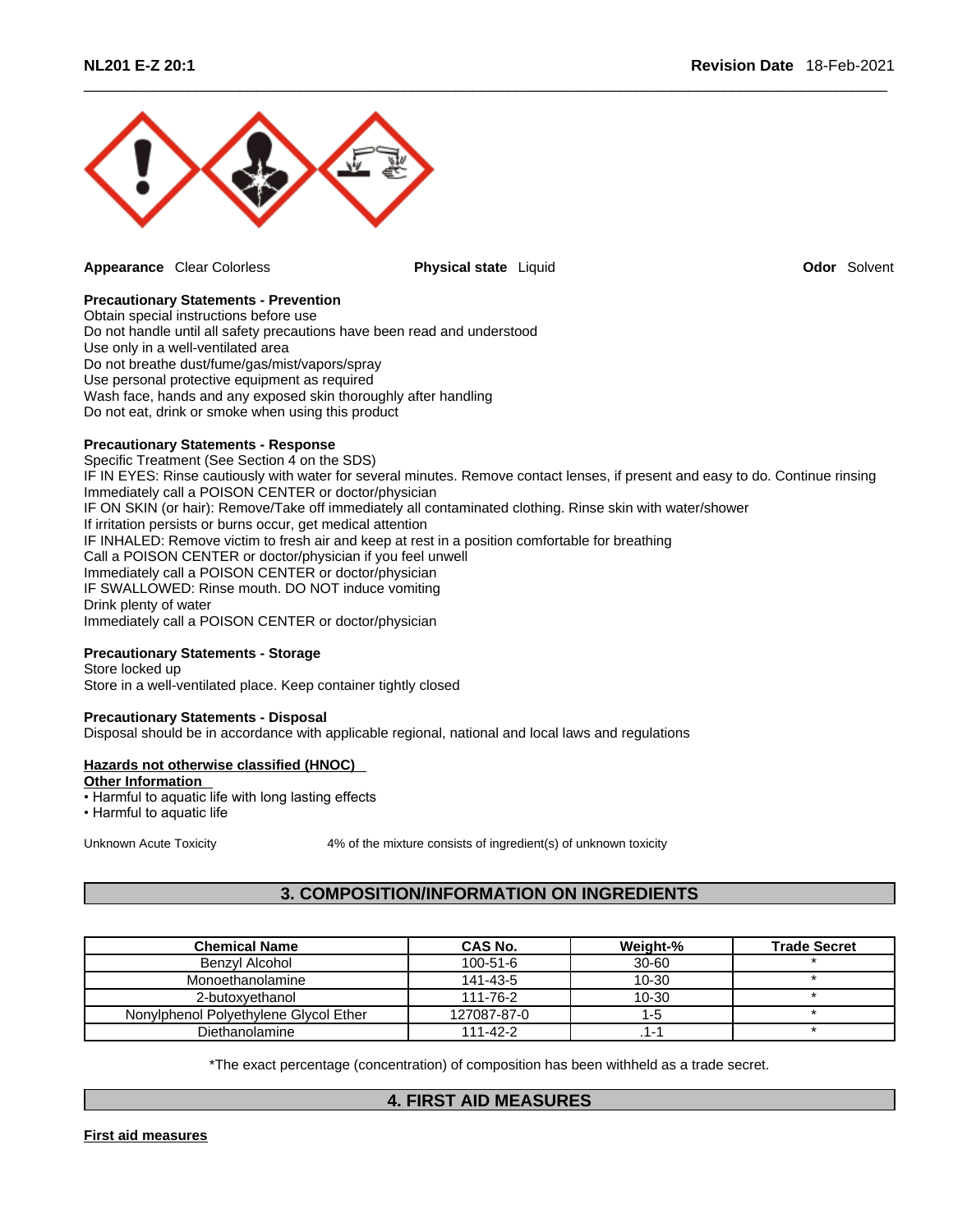|                                                             | <b>5. FIRE-FIGHTING MEASURES</b>                                                                                                                                                                                                                                                                                                                                          |
|-------------------------------------------------------------|---------------------------------------------------------------------------------------------------------------------------------------------------------------------------------------------------------------------------------------------------------------------------------------------------------------------------------------------------------------------------|
| Note to physicians                                          | Product is a corrosive material. Use of gastric lavage or emesis is contraindicated.<br>Possible perforation of stomach or esophagus should be investigated. Do not give<br>chemical antidotes. Asphyxia from glottal edema may occur. Marked decrease in blood<br>pressure may occur with moist rales, frothy sputum, and high pulse pressure. Treat<br>symptomatically. |
|                                                             | Indication of any immediate medical attention and special treatment needed                                                                                                                                                                                                                                                                                                |
| <b>Symptoms</b>                                             | Any additional important symptoms and effects are described in Section 11: Toxicology<br>Information.                                                                                                                                                                                                                                                                     |
| Most important symptoms and effects, both acute and delayed |                                                                                                                                                                                                                                                                                                                                                                           |
| Self-protection of the first aider                          | Use personal protective equipment as required. Avoid contact with skin, eyes or clothing.                                                                                                                                                                                                                                                                                 |
| Ingestion                                                   | Rinse mouth. Do NOT induce vomiting. Drink plenty of water. Never give anything by mouth<br>to an unconscious person. Call a physician or poison control center immediately.                                                                                                                                                                                              |
| <b>Inhalation</b>                                           | Remove to fresh air. Get medical attention for any breathing difficulty.                                                                                                                                                                                                                                                                                                  |
| Eye contact                                                 | Rinse immediately with plenty of water, also under the eyelids, for at least 15 minutes.<br>Remove contact lenses, if present and easy to do. Continue rinsing. Keep eye wide open<br>while rinsing. Do not rub affected area.                                                                                                                                            |
| <b>Skin Contact</b>                                         | Wash off immediately with soap and plenty of water while removing all contaminated<br>clothes and shoes. For minor skin contact, avoid spreading material on unaffected skin. For<br>severe burns, immediate medical attention is required.                                                                                                                               |
| <b>General advice</b>                                       | Immediate medical attention is required.                                                                                                                                                                                                                                                                                                                                  |
|                                                             |                                                                                                                                                                                                                                                                                                                                                                           |

#### **Suitable extinguishing media**

Use extinguishing measures that are appropriate to local circumstances and the surrounding environment.

**Unsuitable extinguishing media** Caution: Use of water spray when fighting fire may be inefficient.

# **Specific hazards arising from the chemical**

The product causes burns of eyes, skin and mucous membranes. Thermal decomposition can lead to release of irritating and toxic gases and vapors. In the event of fire and/or explosion do not breathe fumes.

# **Explosion data**

**Sensitivity to Mechanical Impact** None. **Sensitivity to Static Discharge** None.

#### **Protective equipment and precautions for firefighters**

As in any fire, wear self-contained breathing apparatus pressure-demand, MSHA/NIOSH (approved or equivalent) and full protective gear.

# **6. ACCIDENTAL RELEASE MEASURES**

### **Personal precautions, protective equipment and emergency procedures**

**Personal precautions** Avoid contact with skin, eyes or clothing. Evacuate personnel to safe areas. Keep people away from and upwind of spill/leak. Use personal protective equipment as required.

**Environmental precautions** 

**Environmental precautions** Do not allow into any storm sewer drains, lakes, streams, ponds, estuaries, oceans or other surface water bodies. Should not be released into the environment. Dispose of according to all local city, state and federal rules and regulations.

# **Methods and material for containment and cleaning up**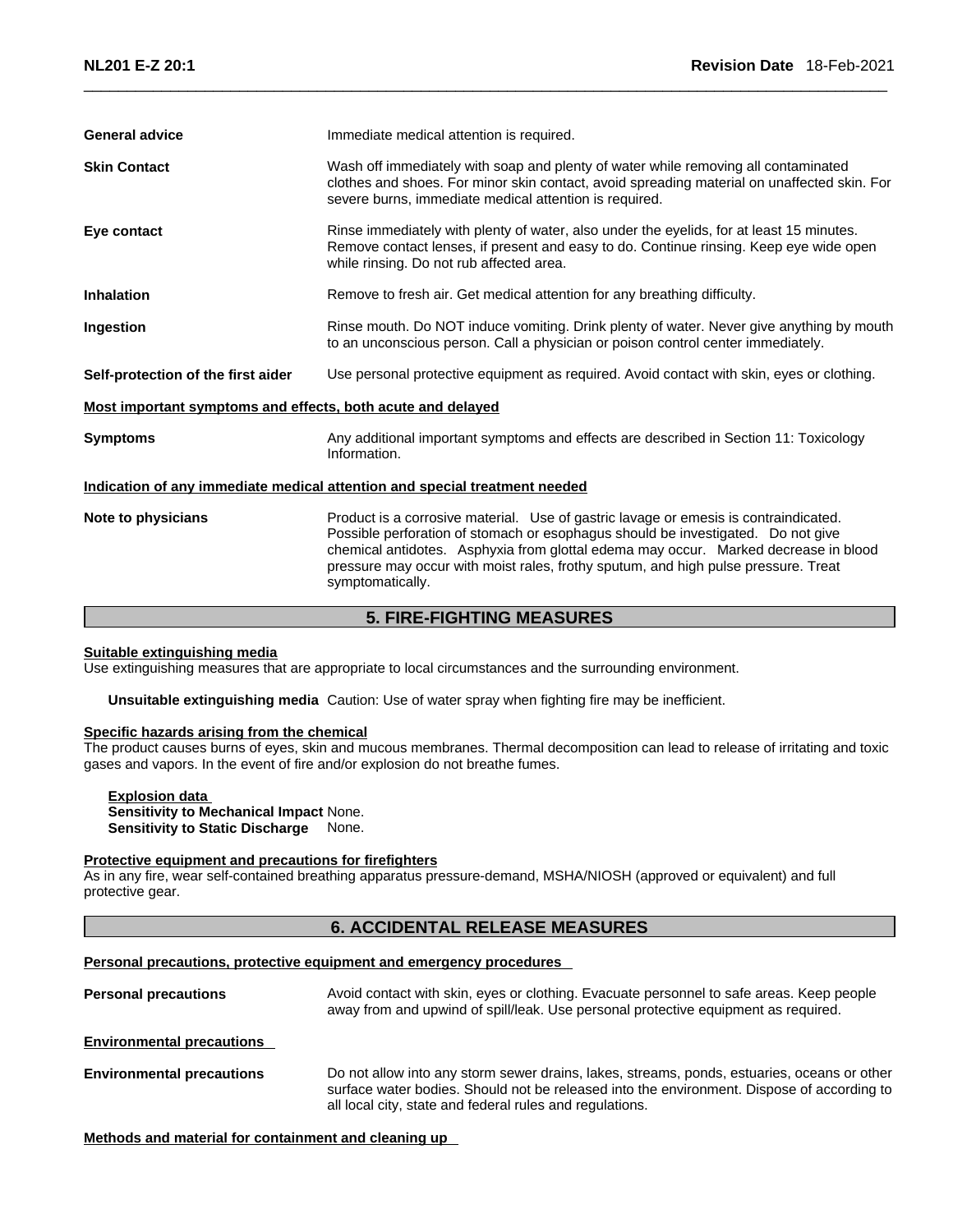| <b>Methods for containment</b>                               | Prevent further leakage or spillage if safe to do so.                                                                                                                                                                                                                                                       |
|--------------------------------------------------------------|-------------------------------------------------------------------------------------------------------------------------------------------------------------------------------------------------------------------------------------------------------------------------------------------------------------|
| Methods for cleaning up                                      | Dike far ahead of liquid spill for later disposal. Soak up with inert absorbent material. Clean<br>contaminated surface thoroughly. Prevent product from entering drains. Dam up. Take up<br>mechanically, placing in appropriate containers for disposal. After cleaning, flush away<br>traces with water. |
|                                                              | <b>7. HANDLING AND STORAGE</b>                                                                                                                                                                                                                                                                              |
| <b>Precautions for safe handling</b>                         |                                                                                                                                                                                                                                                                                                             |
| Advice on safe handling                                      | Use personal protective equipment as required. Avoid contact with skin, eyes or clothing.<br>Ensure adequate ventilation, especially in confined areas. In case of insufficient ventilation,<br>wear suitable respiratory equipment. Use only with adequate ventilation and in closed<br>systems.           |
| Conditions for safe storage, including any incompatibilities |                                                                                                                                                                                                                                                                                                             |
| <b>Storage Conditions</b>                                    | Keep out of the reach of children. Keep containers tightly closed in a dry, cool and<br>well-ventilated place. Keep in properly labeled containers.                                                                                                                                                         |
| Incompatible materials                                       | Incompatible with strong acids and bases. Incompatible with oxidizing agents.                                                                                                                                                                                                                               |
|                                                              | <b>8. EXPOSURE CONTROLS/PERSONAL PROTECTION</b>                                                                                                                                                                                                                                                             |

# **Control parameters**

#### **Exposure Guidelines** .

| <b>Chemical Name</b> | <b>ACGIH TLV</b>                  | <b>OSHA PEL</b>                      | <b>NIOSH IDLH</b>         |
|----------------------|-----------------------------------|--------------------------------------|---------------------------|
| Monoethanolamine     | STEL: 6 ppm                       | TWA: 3 ppm                           | IDLH: 30 ppm              |
| 141-43-5             | TWA: 3 ppm                        | TWA: 6 $mq/m3$                       | TWA: 3 ppm                |
|                      |                                   | (vacated) TWA: 3 ppm                 | TWA: $8 \text{ mg/m}^3$   |
|                      |                                   | (vacated) TWA: 8 mg/m <sup>3</sup>   | STEL: 6 ppm               |
|                      |                                   | (vacated) STEL: 6 ppm                | STEL: $15 \text{ mg/m}^3$ |
|                      |                                   | (vacated) STEL: 15 mg/m <sup>3</sup> |                           |
| 2-butoxyethanol      | TWA: 20 ppm                       | TWA: 50 ppm                          | IDLH: 700 ppm             |
| 111-76-2             |                                   | TWA: $240$ mg/m <sup>3</sup>         | TWA: 5 ppm                |
|                      |                                   | (vacated) TWA: 25 ppm                | TWA: 24 $mq/m3$           |
|                      |                                   | (vacated) TWA: 120 mg/m <sup>3</sup> |                           |
|                      |                                   | (vacated) S*                         |                           |
|                      |                                   | S*                                   |                           |
| Diethanolamine       | TWA: 1 $mq/m3$ inhalable fraction | (vacated) TWA: 3 ppm                 | TWA: 3 ppm                |
| 111-42-2             | and vapor                         | (vacated) TWA: 15 mg/m <sup>3</sup>  | TWA: $15 \text{ mg/m}^3$  |
|                      | $S^*$                             |                                      |                           |

*NIOSH IDLH Immediately Dangerous to Life or Health* 

Other Information **Vacated limits revoked by the Court of Appeals decision in AFL-CIO v. OSHA, 965 F.2d 962** (11th Cir., 1992).

# **Appropriate engineering controls**

**Engineering Controls** Showers, Eyewash stations & Ventilation systems.

# **Individual protection measures, such as personal protective equipment**

| <b>Eye/face protection</b>    | Tight sealing safety goggles. Wear a face shield if splashing hazard exists.                                                                                                                                                                                                                                                     |
|-------------------------------|----------------------------------------------------------------------------------------------------------------------------------------------------------------------------------------------------------------------------------------------------------------------------------------------------------------------------------|
| Skin and body protection      | Wear impervious protective clothing, including boots, gloves, lab coat, apron or coveralls,<br>as appropriate, to prevent skin contact.                                                                                                                                                                                          |
| <b>Respiratory protection</b> | If exposure limits are exceeded or irritation is experienced, NIOSH/MSHA approved<br>respiratory protection should be worn. Positive-pressure supplied air respirators may be<br>required for high airborne contaminant concentrations. Respiratory protection must be<br>provided in accordance with current local regulations. |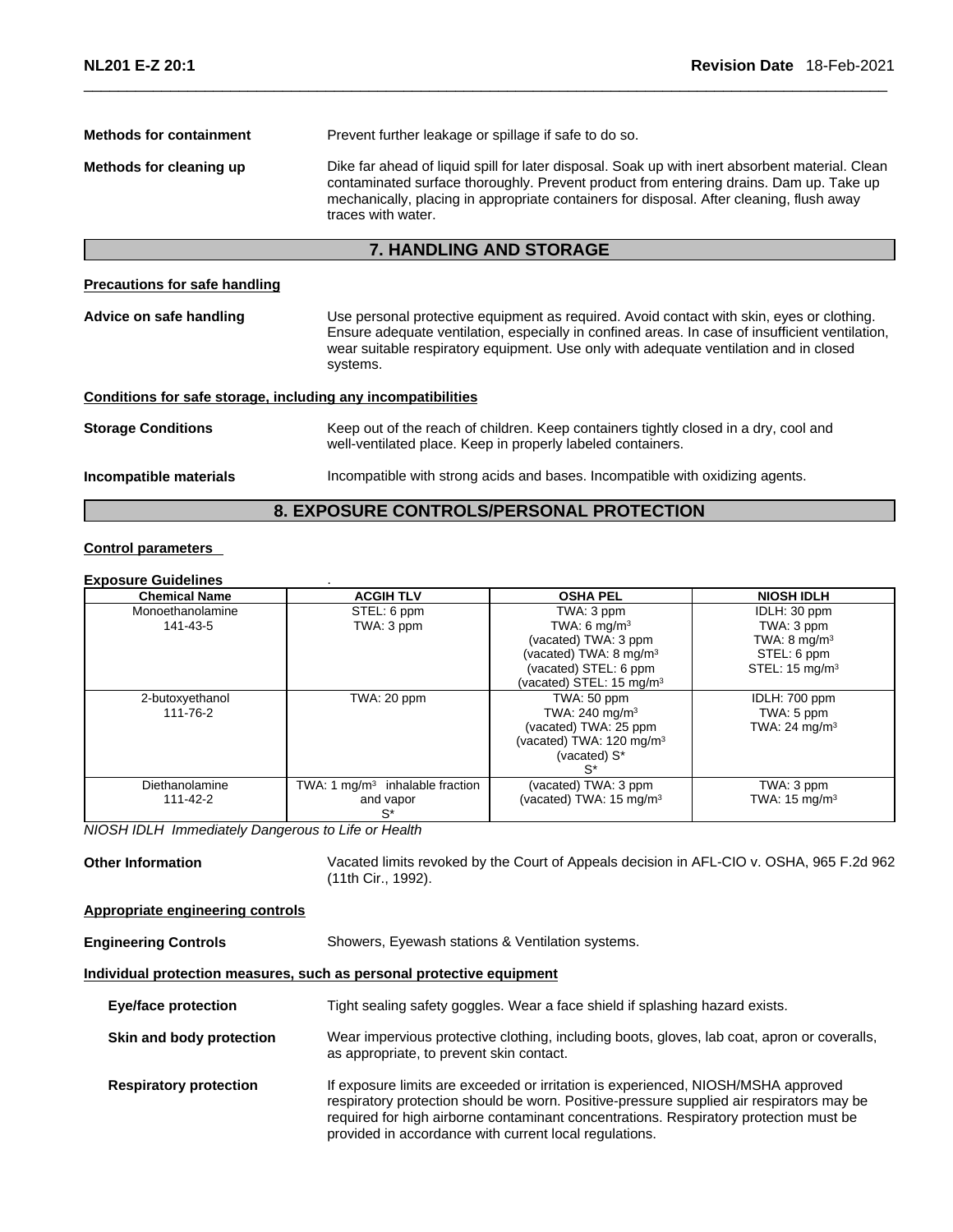**General Hygiene** Keep away from food, drink and animal feeding stuffs. When using do not eat, drink or smoke. Contaminated work clothing should not be allowed out of the workplace. Regular cleaning of equipment, work area and clothing is recommended. Avoid contact with skin, eyes or clothing. Take off all contaminated clothing and wash it before reuse. Wear suitable gloves and eye/face protection.

# **9. PHYSICAL AND CHEMICAL PROPERTIES**

### **Information on basic physical and chemical properties**

| <b>Physical state</b> | Liquid                   |
|-----------------------|--------------------------|
| Appearance            | <b>Clear Colorless</b>   |
| Color                 | Colorless                |
| Odor                  | Solvent                  |
| Odor threshold        | No Information available |

| . <b>.</b>                          | . aiuvo                  | טיו ושוועט |
|-------------------------------------|--------------------------|------------|
| рH                                  | 11.0 - 12.5              |            |
| <b>Specific Gravity</b>             | 1.00                     |            |
| <b>Viscosity</b>                    | $< 25$ cP @ 25°C         |            |
| <b>Melting point/freezing point</b> | No Information available |            |
| <b>Flash point</b>                  | > 200 °F                 |            |
| Boiling point / boiling range       | 212 $\degree$ F          |            |
| <b>Evaporation rate</b>             | No Information available |            |
| Flammability (solid, gas)           | No data available        |            |
| <b>Flammability Limits in Air</b>   |                          |            |
| Upper flammability limit:           | No Information available |            |
| Lower flammability limit:           | No Information available |            |
| Vapor pressure                      | No Information available |            |
| Vapor density                       | No Information available |            |
| <b>Water solubility</b>             | Complete                 |            |
| <b>Partition coefficient</b>        | No Information available |            |
| <b>Autoignition temperature</b>     | No Information available |            |
| <b>Decomposition temperature</b>    | No Information available |            |

# **Other Information**

| <b>Density Lbs/Gal</b> | 8.33 |
|------------------------|------|

**VOC Content (%)** 87.8856

# **10. STABILITY AND REACTIVITY**

#### **Reactivity**

No data available

#### **Chemical stability**

Stable under recommended storage conditions.

#### **Possibility of Hazardous Reactions**

None under normal processing.

#### **Conditions to avoid**

Exposure to air or moisture over prolonged periods.

#### **Incompatible materials**

Incompatible with strong acids and bases. Incompatible with oxidizing agents.

# **Hazardous Decomposition Products**

Thermal decomposition can lead to release of irritating and toxic gases and vapors.

# **Property CONSCRUTE VALUES Property Remarks • Method**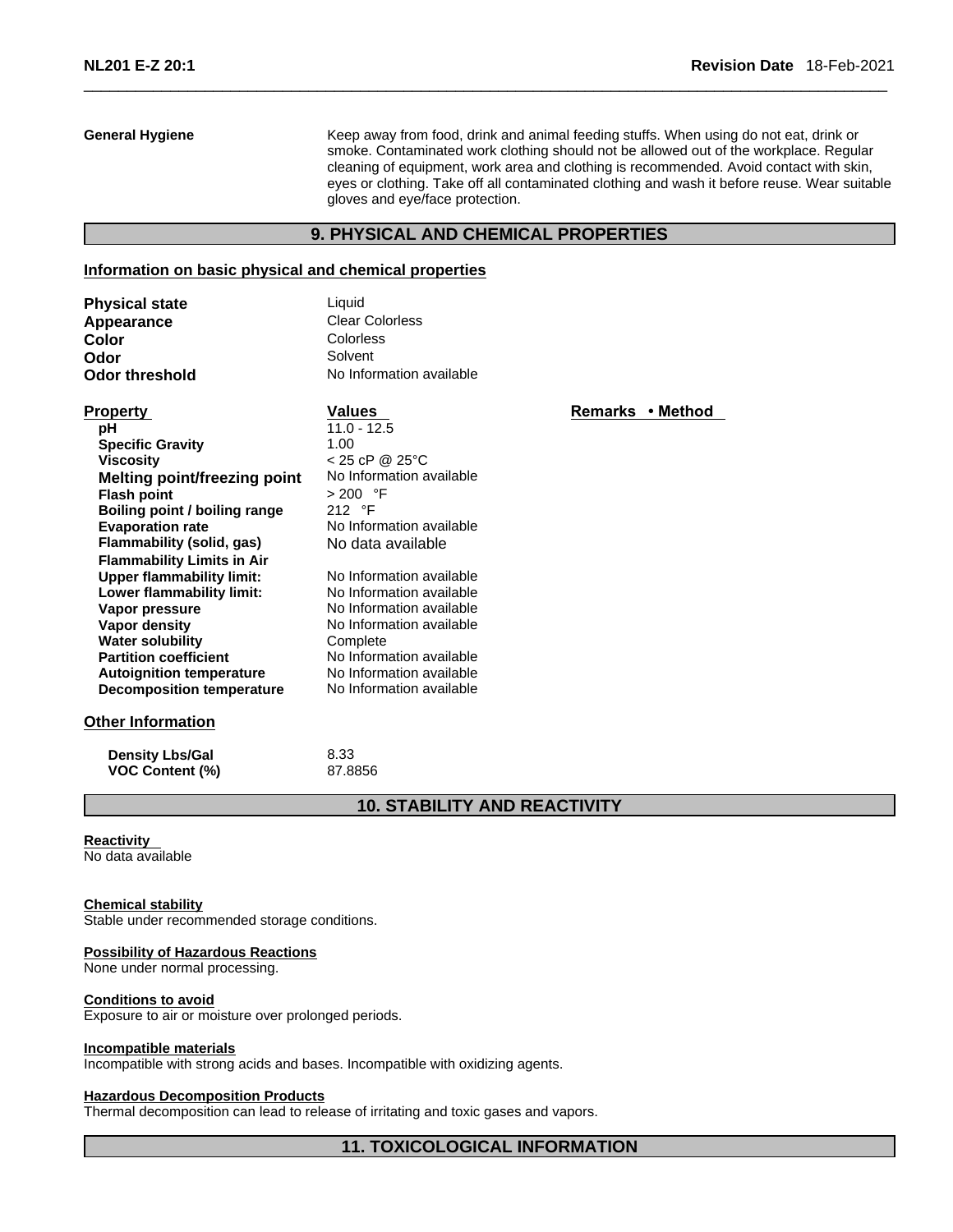# **Information on likely routes of exposure**

| <b>Product Information</b> | The primary effects and toxicity of this material are due to it corrosive nature.                                                                                                                                                                                |
|----------------------------|------------------------------------------------------------------------------------------------------------------------------------------------------------------------------------------------------------------------------------------------------------------|
| <b>Inhalation</b>          | Harmful if inhaled. Inhalation of vapors in high concentration may cause severe irritation or<br>burns to the respiratory tract. May cause drowsiness or dizziness.                                                                                              |
| Eye contact                | Avoid contact with eyes. Corrosive. Causes severe eye damage.                                                                                                                                                                                                    |
| <b>Skin Contact</b>        | Harmful in contact with skin. Corrosive. Contact with skin may cause severe irritation and<br>burns. Maybe harmful if absorbed through skin.                                                                                                                     |
| Ingestion                  | Harmful if swallowed. Ingestion causes acute irritation and burns to the mucous<br>membranes of the mouth, trachea, esophagus and stomach. Ingestion may result in the<br>absorption of potentially harmful amounts leading to possible liver and kidney damage. |

| <b>Chemical Name</b>                                    | Oral LD50                                    | Dermal LD50                | <b>Inhalation LC50</b>                         |
|---------------------------------------------------------|----------------------------------------------|----------------------------|------------------------------------------------|
| Benzyl Alcohol<br>100-51-6                              | $= 1230$ mg/kg (Rat)                         | $= 2$ g/kg (Rabbit)        | $= 8.8$ mg/L (Rat) 4 h                         |
| <b>Monoethanolamine</b><br>141-43-5                     | $= 1720$ mg/kg (Rat)                         | $= 1000$ mg/kg (Rabbit)    | -                                              |
| 2-butoxyethanol<br>111-76-2                             | $= 470$ mg/kg (Rat)                          | $= 435$ mg/kg (Rabbit)     | $= 450$ ppm (Rat) 4 h<br>$= 486$ ppm (Rat) 4 h |
| Nonylphenol Polyethylene Glycol<br>Ether<br>127087-87-0 | $= 1310$ mg/kg (Rat)<br>$= 2590$ mg/kg (Rat) | $= 1780 \mu L/kg$ (Rabbit) |                                                |
| Diethanolamine<br>111-42-2                              | $= 780$ mg/kg (Rat)                          | $= 11.9$ mL/kg (Rabbit)    | $\sim$                                         |

# **Information on toxicological effects**

**Symptoms** No Information available.

# **Delayed and immediate effects as well as chronic effects from short and long-term exposure**

| <b>Corrosivity</b>                                                                                                                                                                                                                           | Causes burns. Extremely corrosive and destructive to tissue. Risk of serious damage to                                                    |                                                                                                                                                                                                                                                                                                                                                                                                                                                                                                                    |            |             |  |  |
|----------------------------------------------------------------------------------------------------------------------------------------------------------------------------------------------------------------------------------------------|-------------------------------------------------------------------------------------------------------------------------------------------|--------------------------------------------------------------------------------------------------------------------------------------------------------------------------------------------------------------------------------------------------------------------------------------------------------------------------------------------------------------------------------------------------------------------------------------------------------------------------------------------------------------------|------------|-------------|--|--|
| <b>Sensitization</b><br>Germ cell mutagenicity<br>Carcinogenicity                                                                                                                                                                            |                                                                                                                                           | eyes.<br>No Information available.<br>No Information available.<br>The table below indicates whether each agency has listed any ingredient as a carcinogen.                                                                                                                                                                                                                                                                                                                                                        |            |             |  |  |
| <b>Chemical Name</b>                                                                                                                                                                                                                         | <b>ACGIH</b>                                                                                                                              | <b>IARC</b>                                                                                                                                                                                                                                                                                                                                                                                                                                                                                                        | <b>NTP</b> | <b>OSHA</b> |  |  |
| 2-butoxyethanol<br>111-76-2                                                                                                                                                                                                                  | A <sub>3</sub>                                                                                                                            | Group 3                                                                                                                                                                                                                                                                                                                                                                                                                                                                                                            |            |             |  |  |
| Diethanolamine<br>111-42-2                                                                                                                                                                                                                   | A <sub>3</sub>                                                                                                                            | Group 2B                                                                                                                                                                                                                                                                                                                                                                                                                                                                                                           |            | X           |  |  |
| Group 2B - Possibly Carcinogenic to Humans<br>Group 3 - Not classifiable as a human carcinogen<br>X - Present<br><b>Reproductive toxicity</b><br><b>STOT - single exposure</b><br><b>STOT - repeated exposure</b><br><b>Chronic toxicity</b> | IARC (International Agency for Research on Cancer)<br>No Information available.<br>No Information available.<br>No Information available. | OSHA (Occupational Safety and Health Administration of the US Department of Labor)<br>Chronic exposure to corrosive fumes/gases may cause erosion of the teeth followed by jaw<br>necrosis. Bronchial irritation with chronic cough and frequent attacks of pneumonia are<br>common. Gastrointestinal disturbances may also be seen. Avoid repeated exposure.<br>Possible risk of irreversible effects. May cause adverse effects on the bone marrow and<br>blood-forming system. May cause adverse liver effects. |            |             |  |  |
| <b>Target organ effects</b>                                                                                                                                                                                                                  | system, Skin.                                                                                                                             | Blood, Central nervous system, EYES, hematopoietic system, Kidney, Liver, Respiratory                                                                                                                                                                                                                                                                                                                                                                                                                              |            |             |  |  |
| <b>Aspiration hazard</b>                                                                                                                                                                                                                     | No Information available.                                                                                                                 |                                                                                                                                                                                                                                                                                                                                                                                                                                                                                                                    |            |             |  |  |

**Numerical measures of toxicity - Product Information**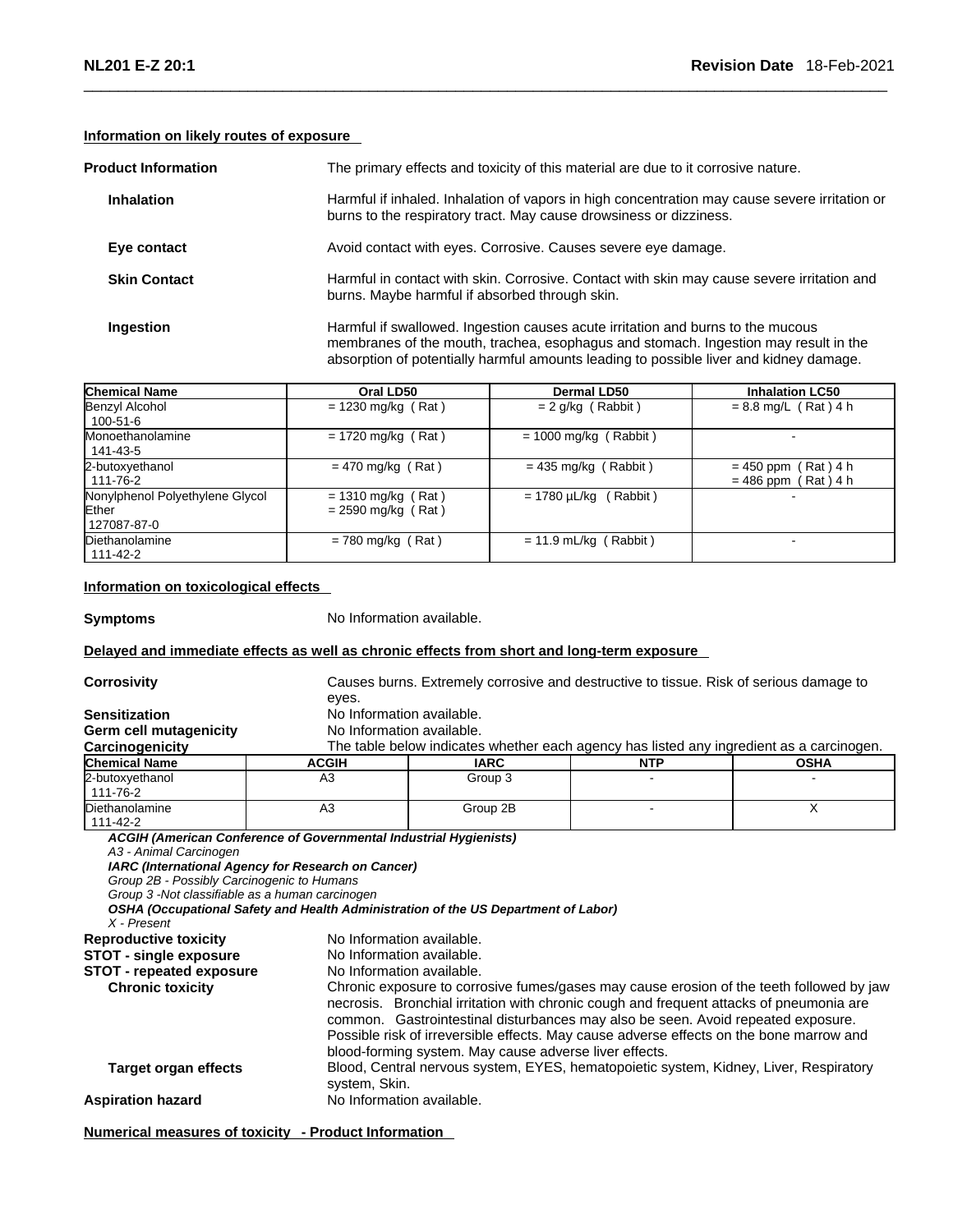**Unknown Acute Toxicity** 4% of the mixture consists of ingredient(s) of unknown toxicity

# **The following values are calculated based on chapter 3.1 of the GHS document** .

| ATEmix (oral)                        | 1.182.50 |
|--------------------------------------|----------|
| ATEmix (dermal)                      | 1.268.90 |
| <b>ATEmix (inhalation-dust/mist)</b> | 1.71     |

# **12. ECOLOGICAL INFORMATION**

### **Ecotoxicity**

0% of the mixture consists of components(s) of unknown hazards to the aquatic environment

| <b>Chemical Name</b>            | Algae/aquatic plants                | <b>Fish</b>                         | <b>Crustacea</b>              |
|---------------------------------|-------------------------------------|-------------------------------------|-------------------------------|
| <b>Benzyl Alcohol</b>           |                                     | 10: 96 h Lepomis macrochirus mg/L   | 23: 48 h water flea mg/L EC50 |
| 100-51-6                        |                                     | LC50 static                         |                               |
|                                 |                                     | 460: 96 h Pimephales promelas       |                               |
|                                 |                                     | mg/L LC50 static                    |                               |
| Monoethanolamine                | 15: 72 h Desmodesmus subspicatus    | 114 - 196: 96 h Oncorhynchus        | 65: 48 h Daphnia magna mg/L   |
| 141-43-5                        | mg/L EC50                           | mykiss mg/L LC50 static             | <b>EC50</b>                   |
|                                 |                                     | 300 - 1000: 96 h Lepomis            |                               |
|                                 |                                     | macrochirus mg/L LC50 static        |                               |
|                                 |                                     | 227: 96 h Pimephales promelas       |                               |
|                                 |                                     | mg/L LC50 flow-through              |                               |
|                                 |                                     | 3684: 96 h Brachydanio rerio mg/L   |                               |
|                                 |                                     | LC50 static                         |                               |
|                                 |                                     | 200: 96 h Oncorhynchus mykiss       |                               |
|                                 |                                     | mg/L LC50 flow-through              |                               |
| 2-butoxyethanol                 |                                     | 1490: 96 h Lepomis macrochirus      | 1000: 48 h Daphnia magna mg/L |
| 111-76-2                        |                                     | mg/L LC50 static                    | EC <sub>50</sub>              |
|                                 |                                     | 2950: 96 h Lepomis macrochirus      |                               |
|                                 |                                     | mg/L LC50                           |                               |
| Nonylphenol Polyethylene Glycol |                                     | 5:96 h Fish mg/L LC50               | $\mathbf{r}$                  |
| Ether                           |                                     |                                     |                               |
| 127087-87-0                     |                                     |                                     |                               |
| Benzaldehyde                    | $\blacksquare$                      | 0.8 - 1.44: 96 h Lepomis            | $\overline{a}$                |
| 100-52-7                        |                                     | macrochirus mg/L LC50               |                               |
|                                 |                                     | flow-through                        |                               |
|                                 |                                     | 10.6 - 11.8: 96 h Oncorhynchus      |                               |
|                                 |                                     | mykiss mg/L LC50 flow-through       |                               |
|                                 |                                     | 6.8 - 8.53: 96 h Pimephales         |                               |
|                                 |                                     | promelas mg/L LC50 flow-through     |                               |
|                                 |                                     | 12.69: 96 h Oncorhynchus mykiss     |                               |
|                                 |                                     | mg/L LC50 static                    |                               |
|                                 |                                     | 7.5: 96 h Lepomis macrochirus       |                               |
|                                 |                                     | mg/L LC50 static                    |                               |
| Diethanolamine                  | 2.1 - 2.3: 96 h Pseudokirchneriella | 1200 - 1580: 96 h Pimephales        | 55: 48 h Daphnia magna mg/L   |
| $111 - 42 - 2$                  | subcapitata mg/L EC50               | promelas mg/L LC50 static           | <b>EC50</b>                   |
|                                 | 7.8: 72 h Desmodesmus               | 4460 - 4980: 96 h Pimephales        |                               |
|                                 | subspicatus mg/L EC50               | promelas mg/L LC50 flow-through     |                               |
|                                 |                                     | 600 - 1000: 96 h Lepomis            |                               |
|                                 |                                     | macrochirus mg/L LC50 static        |                               |
| Dibenzyl ether                  |                                     | 6.8: 96 h Oryzias latipes mg/L LC50 |                               |
| 103-50-4                        |                                     | semi-static                         |                               |

#### **Persistence and degradability**

No Information available.

# **Bioaccumulation**

Bioaccumulative potential.

| <b>Chemical Name</b> | <b>Partition coefficient</b> |
|----------------------|------------------------------|
| Benzyl Alcohol       | 1.1                          |
| $100 - 51 - 6$       |                              |
| Monoethanolamine     | $-1.91$                      |
| 141-43-5             |                              |
| 2-butoxyethanol      | 0.81                         |
| 111-76-2             |                              |
| Diethanolamine       | $-2.18$                      |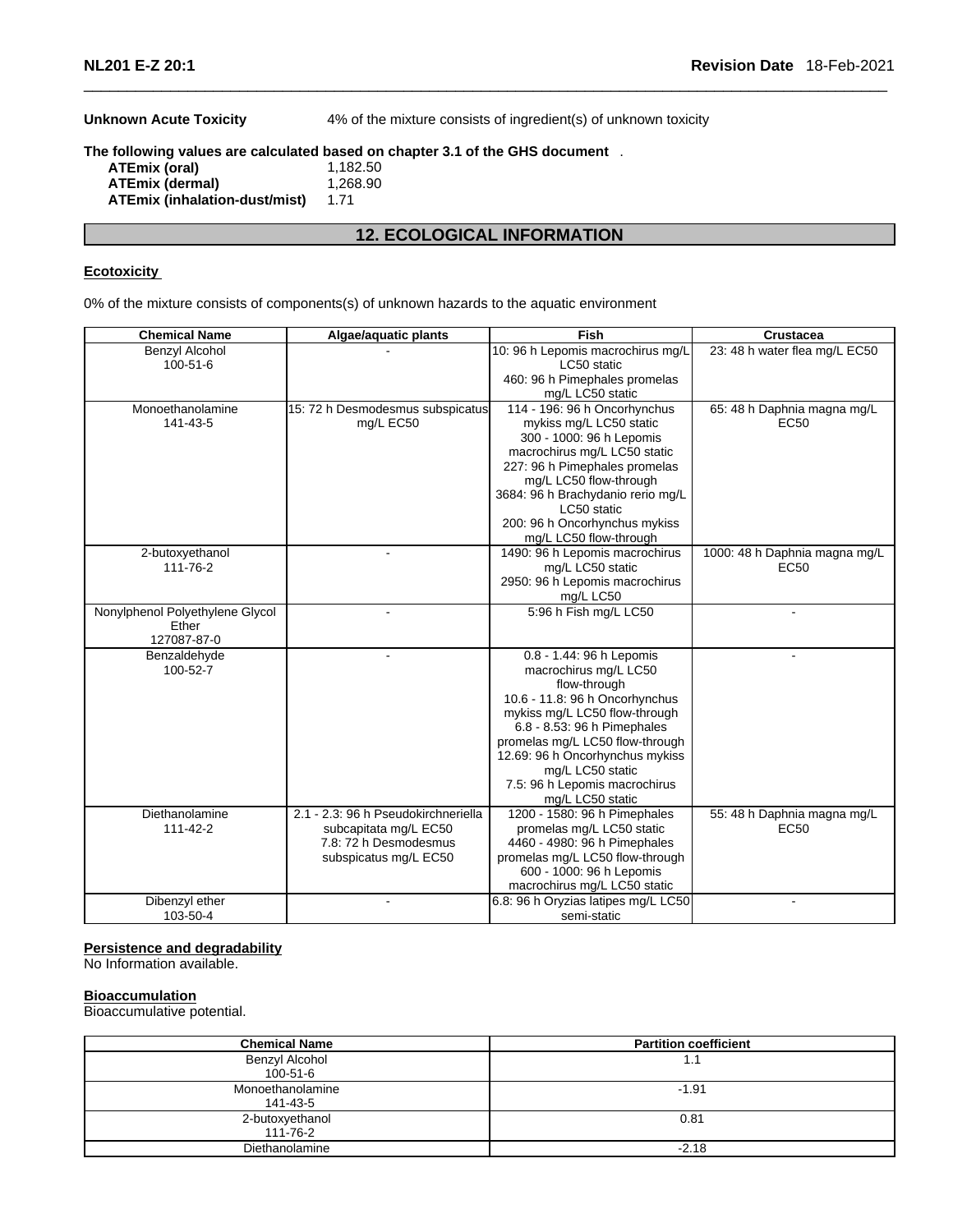111-42-2

**Other adverse effects** No Information available

# **13. DISPOSAL CONSIDERATIONS**

**Waste treatment methods**

**Disposal of wastes** Disposal should be in accordance with applicable regional, national and local laws and regulations.

**Contaminated packaging Do not reuse container.** 

# **14. TRANSPORT INFORMATION**

The basic description below is specific to the container size. This information is provided for at a glance DOT information. Please refer to the container and/or shipping papers for the appropriate shipping description before tendering this material for shipment. For additional information, please contact the distributor listed in section 1 of this SDS.

| DOT                             |                                                                                         |
|---------------------------------|-----------------------------------------------------------------------------------------|
| UN/ID No.                       | UN1760                                                                                  |
| Proper shipping name            | Corrosive liquids, n.o.s.                                                               |
| <b>Hazard Class</b>             | 8                                                                                       |
| <b>Packing Group</b>            | II                                                                                      |
| <b>Special Provisions</b>       | B <sub>2</sub> , IB <sub>2</sub> , T <sub>11</sub> , TP <sub>2</sub> , TP <sub>27</sub> |
| <b>Description</b>              | UN1760, Corrosive liquids, n.o.s. (contains Ethanolamine), 8, II                        |
| <b>Emergency Response Guide</b> | 154                                                                                     |
| <b>Number</b>                   |                                                                                         |
| TDG                             |                                                                                         |
| UN/ID No.                       | UN1760                                                                                  |
| Proper shipping name            | Corrosive liquids, n.o.s.                                                               |
| <b>Hazard Class</b>             | 8                                                                                       |
| <b>Packing Group</b>            | Н                                                                                       |
| <b>Description</b>              | UN1760, Corrosive liquids, n.o.s. (contains Ethanolamine), 8, II                        |

# **15. REGULATORY INFORMATION**

| International Inventories |          |
|---------------------------|----------|
| TSCA                      | Complies |
| <b>DSL/NDSL</b>           | Complies |

 **Legend:** 

**TSCA** - United States Toxic Substances Control Act Section 8(b) Inventory **DSL/NDSL** - Canadian Domestic Substances List/Non-Domestic Substances List

# **US Federal Regulations**

#### **SARA 313**

Section 313 of Title III of the Superfund Amendments and Reauthorization Act of 1986 (SARA). This product contains a chemical or chemicals which are subject to the reporting requirements of the Act and Title 40 of the Code of Federal Regulations, Part 372

| <b>Chemical Name</b>                                | <b>SARA 313 - Threshold Values %</b> |
|-----------------------------------------------------|--------------------------------------|
| 2-butoxvethanol - 111-76-2                          | 1.0                                  |
| Nonylphenol Polyethylene Glycol Ether - 127087-87-0 | 1.0                                  |
| <b>SARA 311/312 Hazard Categories</b>               |                                      |
| Acute health hazard                                 | Yes                                  |
| <b>Chronic Health Hazard</b>                        | Yes                                  |
| Fire hazard                                         | No                                   |